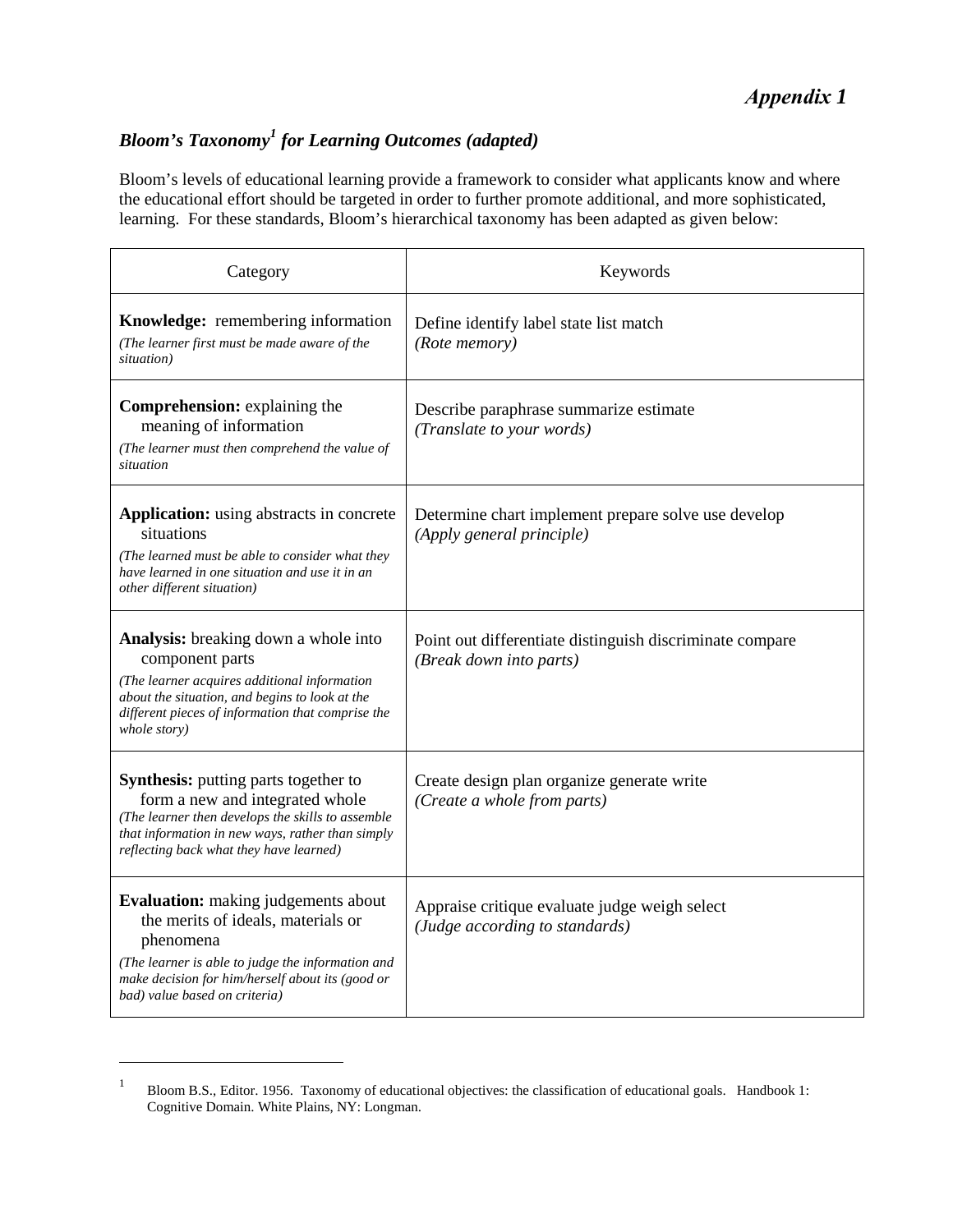### *Verbs<sup>2</sup> to Specify Demonstrable Competencies and Performance Indicators*

The action verbs listed below are as found in the *Academic Standards for the Accreditation of Degree Forestry Programs in Canada* of the Canadian Forestry Accreditation Board.

|                                       |                                           | <b>For Knowledge</b>                    |                                        |                                   |
|---------------------------------------|-------------------------------------------|-----------------------------------------|----------------------------------------|-----------------------------------|
| arrange<br>measure<br>recall<br>state | define<br>memorize<br>recognize           | duplicate<br>name<br>relate             | label<br>order<br>repeat               | list<br>read<br>reproduce         |
|                                       |                                           | <b>For Comprehension</b>                |                                        |                                   |
| classify<br>express<br>restate        | describe<br>identify<br>review            | determine<br>indicate<br>select         | discuss<br>locate<br>translate         | explain<br>report                 |
|                                       |                                           | <b>For Application</b>                  |                                        |                                   |
| apply<br>employ<br>perform<br>use     | choose<br>facilitate<br>practice<br>write | communicate<br>illustrate<br>schedule   | demonstrate<br>implement<br>sketch     | dramatize<br>operate<br>solve     |
|                                       |                                           | <b>For Analysis</b>                     |                                        |                                   |
| analyse<br>contrast<br>examine        | appraise<br>criticize<br>experiment       | calculate<br>differentiate<br>interpret | categorize<br>discriminate<br>question | compare<br>distinguish<br>test    |
|                                       |                                           | <b>For Synthesis</b>                    |                                        |                                   |
| arrange<br>create<br>manage<br>write  | assemble<br>design<br>organize            | collect<br>develop<br>plan              | compose<br>display<br>prepare          | construct<br>formulate<br>propose |
|                                       |                                           | <b>For Evaluation</b>                   |                                        |                                   |
| appraise<br>compare<br>predict        | argue<br>defend<br>rate                   | assess<br>estimate<br>score             | attach<br>evaluate<br>select           | choose<br>judge<br>support        |

<sup>2</sup> Jenkins, A. and D. Unwin. 2001. How to write learning outcomes. http: /www.ncgia.ucsb.edu/education/curricula/giscc/units/format/outcomes.html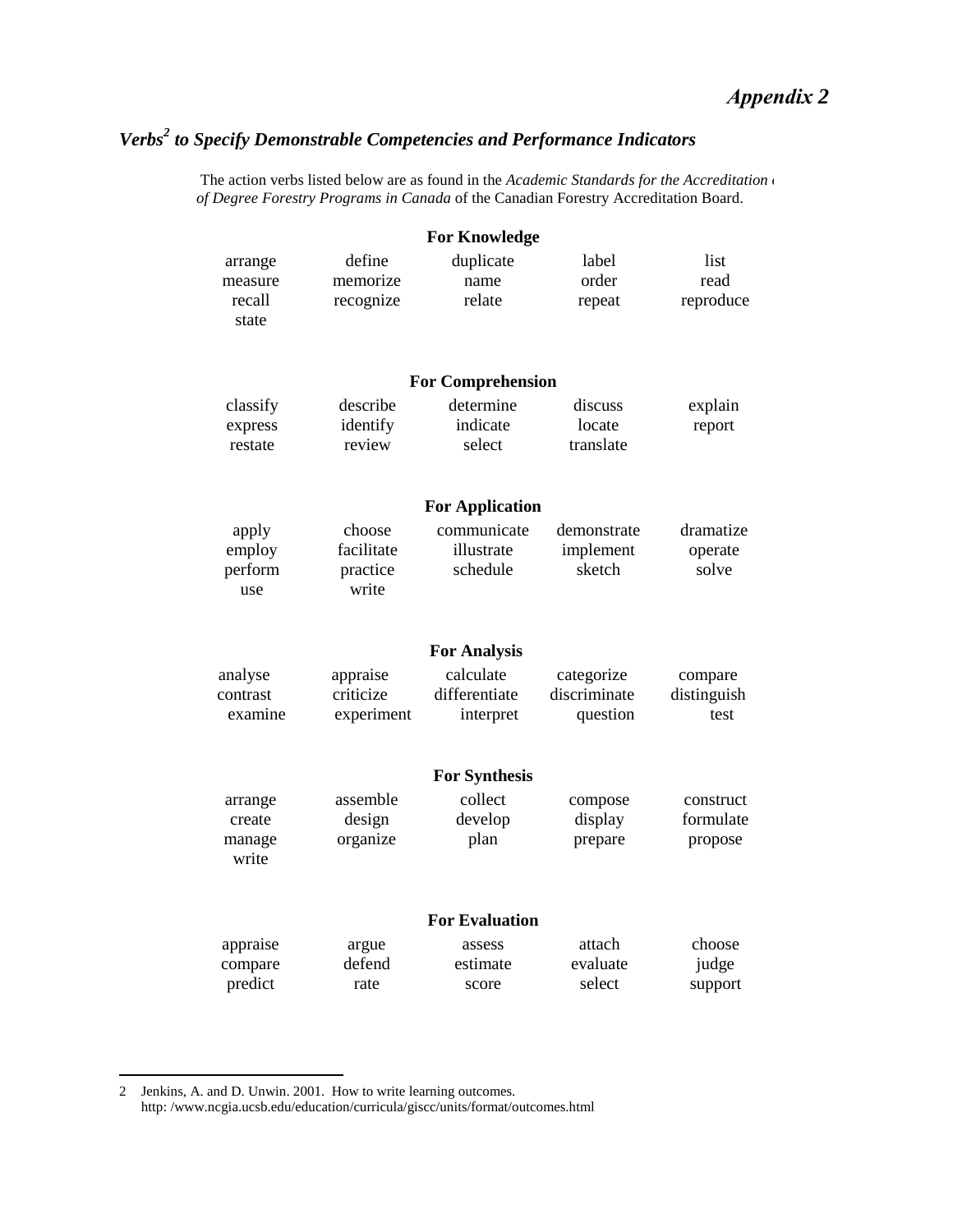#### *Foundational Studies*

#### **Art, Science and Humanities**

Knowledge of arts, science (social, biological and physical) and the humanities is foundational to a university bachelor's degree and provides the necessary exposure to principles that underpin the practice of professional forestry.

A candidate for certification as an RPF or ing.f. must have had exposure at the basic/introductory undergraduate level to a variety of disciplines such as:

- Anthropology
- Art
- Biology
- Chemistry (organic, inorganic)
- Economics
- Geography
- Geology
- History
- Languages
- Literature
- Mathematics
- Philosophy
- Physics
- Political Science
- Sociology
- Statistics

#### **Societal Context**

Forests in Canada form part of the life and culture of Canadian society. Society has a right and obligation to identify what it values and how it wishes to benefit from the forest resources. Professional foresters need sufficient grounding in social sciences and humanities to discharge their duties as forest stewards mandated to act in interest of the public.

Knowledge from the arts, science and humanities are essential to understanding and contributing to the societal context within which foresters work, as described by:

- Aboriginal rights, values, interests
- Civics (legislative development, governance systems)
- Development of forest policy
- Global environments, economic structures, human population centres and industry services
- Public and stakeholder interests and methods for determining public forest resource values/interests
- Social systems and change, concepts of property, cultural resources and social forces
- [Social impact analysis and planning](www.ncgia.ucsb.edu/education/curricula/giscc/units/format/outcomes.html)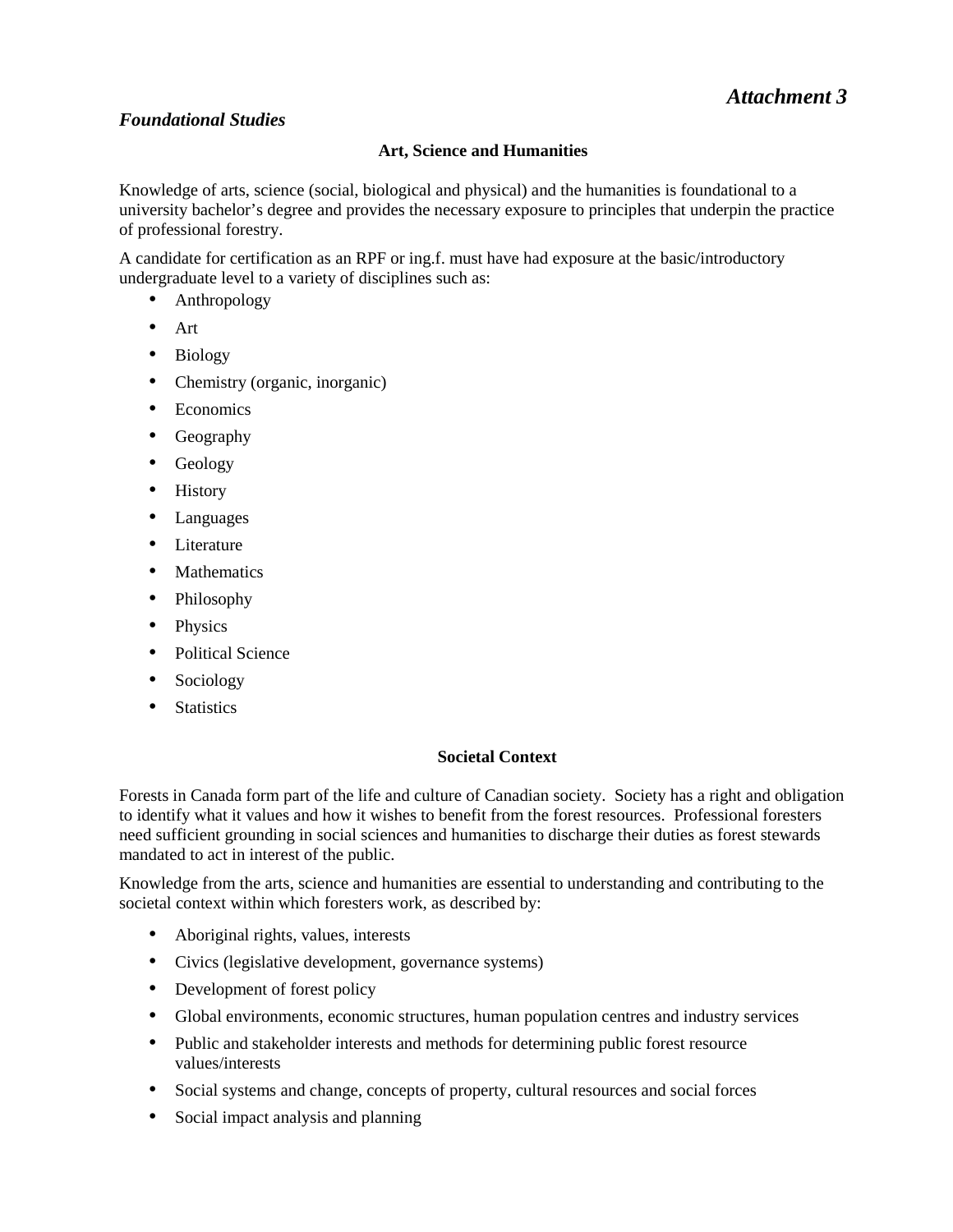A candidate for certification<sup>1</sup> shall be able to:

- 1. Describe local, regional, national and international values, social forces and political systems.
- 2. Acquire a sufficient level of humanities and social science knowledge to support forestry core learning and professional forestry practice.
- 3. Describe the components, patterns and processes of biological systems, and the properties, structures and states of matter.
- 4. Acquire, and be able to defend and demonstrate the use of, a sufficient level of scientific knowledge to support core forestry learning and professional forestry practice.
- 5. Describe concepts of social and economic structures, processes, and institutions of importance across a broad range of societies.

 $<sup>1</sup>$  Pre-or co-requisite studies that provide foundational knowledge for the core competency standards are acquired</sup> either within the degree (in the case of accredited programs) or through other qualification (in the case of applicants from non-accredited, recognized programs). When it comes to accredited programs, the CFAB will determine whether the program itself provides sufficient exposure to the foundation knowledge. When it comes to applicants from non-accredited, recognized programs, the onus is on the candidate to demonstrate achievement of the numbered requirements as stated above.